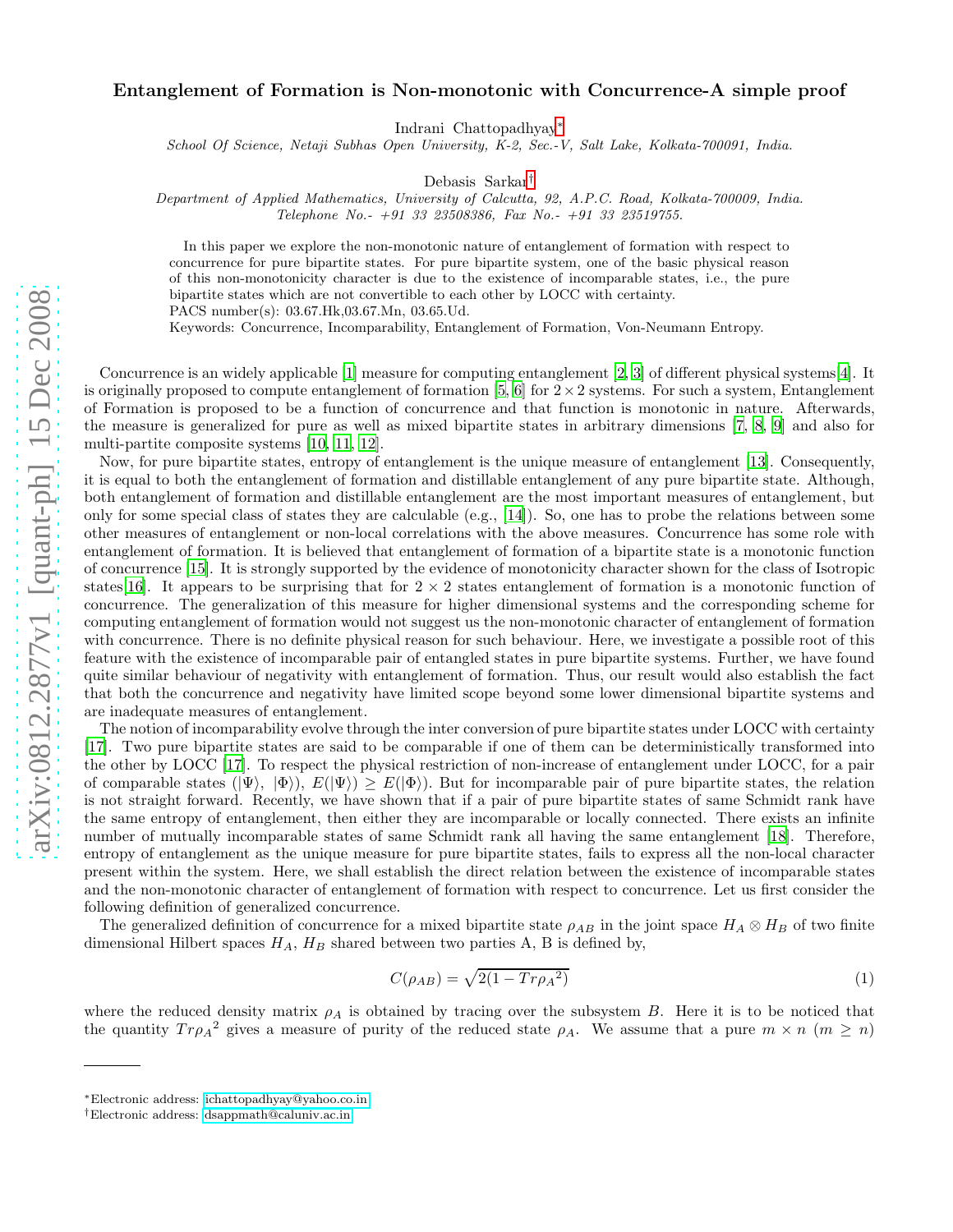bipartite state has the standard Schmidt form  $|\Psi\rangle_{AB} = \sum_{i} i \sqrt{\mu_i} |a_i\rangle_A |b_i\rangle_B$ , with real valued Schmidt coefficients  ${\mu_i \in [0,1] \; ; \; i = 1,2,\cdots,k(k \le \min\{m,n\})}$  and  ${\{\vert a_i \rangle_A\} , {\{\vert b_i \rangle_B\}}$  are the orthonormal bases for subsystems  $H_A$  and H<sub>B</sub> respectively. The integer k is the number of non-zero Schmidt terms of the state  $|\Psi\rangle_{AB}$ . Then the concurrence  $C(|\Psi\rangle_{AB})$  for this state is given by,

$$
C^{2}(|\Psi\rangle_{AB}) = 4\sum_{i < j} \mu_{i}\mu_{j} = 2(1 - \sum_{i=1}^{k} \mu_{i}^{2})\tag{2}
$$

which varies smoothly from 0 for pure product states to  $2\frac{k-1}{k}$  for maximally entangled pure states of Schmidt rank k. Then, we have the following result for any pair of comparable pure bipartite states.

Theorem: *For comparable pure bipartite states, entanglement of formation is monotone with concurrence.*

Let  $|\Psi\rangle$ ,  $|\Phi\rangle$  be any two comparable pure bipartite states of Schmidt rank m and n respectively, with Schmidt vectors,  $\lambda_{\vert \Psi \rangle} = (\alpha_1, \alpha_2, \cdots, \alpha_m)$  and  $\lambda_{\vert \Phi \rangle} = (\beta_1, \beta_2, \cdots, \beta_n)$ , where  $\alpha_i \geq \alpha_{i+1} \geq 0$  and  $\beta_i \geq \beta_{i+1} \geq 0$  and  $\sum_{i=1}^m \beta_i$  $\sum$  $\mathfrak{p}_k = (\alpha_1, \alpha_2, \cdots, \alpha_m)$  and  $\lambda_{|\Phi\rangle} = (\beta_1, \beta_2, \cdots, \beta_n)$ , where  $\alpha_i \ge \alpha_{i+1} \ge 0$  and  $\beta_i \ge \beta_{i+1} \ge 0$  and  $\sum_{i=1}^m \alpha_i = 1 = \frac{n}{n}$ . Suppose,  $|\Psi\rangle \rightarrow |\Phi\rangle$  is possible under deterministic LOCC, then, we must have and  $E(|\Psi\rangle) = E(|\Phi\rangle)$  if and only if  $\lambda_{|\Psi\rangle} \equiv \lambda_{|\Phi\rangle}$  [\[18](#page-3-13)]. We rewrite the Schmidt vector of  $|\Phi\rangle$  as  $\lambda_{|\Phi\rangle} = (\beta_1, \beta_2, \dots, \beta_m)$ with  $\beta_i = 0 \ \ \forall \ \ i = n+1, \ldots, m$ . Now from Nielsen's criteria<sup>[\[17](#page-3-12)]</sup> for deterministic transformation of pure bipartite states under LOCC,  $|\Psi\rangle \longrightarrow |\Phi\rangle$  implies  $\lambda_{|\Psi\rangle} \prec \lambda_{|\Phi\rangle}$  (where,  $\prec$  is the symbol for majorization of two real vectors), explicitly,

$$
\sum_{i=1}^{k} \alpha_i \le \sum_{i=1}^{k} \beta_i, \quad \forall \quad k = 1, 2, \dots, m - 1.
$$
\n
$$
(3)
$$

Then there exists  $\{\epsilon_k > 0 ; k = 1, 2, ..., m-1\}$  such that

$$
\sum_{i=1}^{k} \beta_i = \sum_{i=1}^{k} \alpha_i + \epsilon_k, \ \ \forall \ k = 1, 2, \dots, m - 1.
$$
 (4)

Subtracting each equation from its next one we have

$$
\beta_i = \alpha_i + \epsilon_i - \epsilon_{i-1}, \quad \forall \ k = 1, 2, \dots, m
$$
\n<sup>(5)</sup>

assuming  $\epsilon_0 = 0 = \epsilon_m$ .

Comparing the values of concurrences for those two states, we have

$$
C^{2}(|\Psi\rangle) - C^{2}(|\Phi\rangle) = 2(1 - \sum_{i=1}^{m} \alpha_{i}^{2}) - 2(1 - \sum_{i=1}^{m} \beta_{i}^{2})
$$
  
\n
$$
= 2 \sum_{i=1}^{m} (\beta_{i}^{2} - \alpha_{i}^{2})
$$
  
\n
$$
= 2 \sum_{i=1}^{m} (\beta_{i} + \alpha_{i})(\beta_{i} - \alpha_{i})
$$
  
\n
$$
= 2 \sum_{i=1}^{m} (2\alpha_{i} + \epsilon_{i} - \epsilon_{i-1})(\epsilon_{i} - \epsilon_{i-1})
$$
  
\n
$$
= 2 \{2 \sum_{i=1}^{m} \alpha_{i}(\epsilon_{i} - \epsilon_{i-1}) + \sum_{i=1}^{m} (\epsilon_{i} - \epsilon_{i-1})^{2}\}
$$
  
\n
$$
= 2 \{2(\sum_{i=1}^{m-1} \alpha_{i} \epsilon_{i} - \sum_{i=1}^{m-1} \alpha_{i+1} \epsilon_{i})
$$
  
\n
$$
+ \sum_{i=1}^{m} (\epsilon_{i} - \epsilon_{i-1})^{2}\} \quad [\because \epsilon_{0} = \epsilon_{m} = 0]
$$
  
\n
$$
= 2 \{2 \sum_{i=1}^{m-1} (\alpha_{i} - \alpha_{i+1}) \epsilon_{i} + \sum_{i=1}^{m} (\epsilon_{i} - \epsilon_{i-1})^{2}\}
$$
  
\n
$$
\geq 0 \quad [\because \alpha_{i} \geq \alpha_{i+1} \ \forall \ i = 1, 2, ..., m - 1].
$$
\n(6)

Thus for any pair of comparable pure bipartite states we find a direct relation between entropy of entanglement and concurrence, i.e.,  $E(|\Psi\rangle) \ge E(|\Phi\rangle)$  implies  $C(|\Psi\rangle) \ge C(|\Phi\rangle)$ . Also, for comparable states  $E(|\Psi\rangle) = E(|\Phi\rangle)$  implies  $\lambda_{|\Psi\rangle} \equiv \lambda_{|\Phi\rangle}$  which further imply,  $C(|\Psi\rangle) = C(|\Phi\rangle)$ . Thus for strict relation,  $E(|\Psi\rangle) > E(|\Phi\rangle)$  we have  $\lambda_{|\Psi\rangle} \prec \lambda_{|\Phi\rangle}$ with  $\lambda_{\vert \Psi} \not\equiv \lambda_{\vert \Phi}$ , i.e., for at least one value of  $i, \epsilon_i > 0$  and ultimately it implies,  $C(\vert \Psi \rangle) > C(\vert \Phi \rangle)$ .

So, for comparable set of pure bipartite states, entanglement of formation(which is equal to the entropy of entanglement), is monotone with concurrence. This result is quite compatible with the case of  $2 \times 2$  states where entanglement of formation is always a monotonic function of concurrence and all pure states of  $2 \times 2$  system are comparable. From  $3 \times 3$  composite systems the Hilbert space structure is so much complicated that one could really understand the full nature of entangled states. Recently, we found that in the neighborhood of one pure state of higher Schmidt rank  $(≥ 3)$  their exists an infinite number of other pure states of the same rank which are all incomparable with the state and all have the same value of entropy of entanglement [\[18\]](#page-3-13). This feature readily shows that entanglement of formation is not a monotone function of concurrence. To explain it, we first consider the following example.

*Example:* Consider a pair of pure bipartite states of  $3 \times 3$  system represented by the corresponding Schmidt vectors as,

$$
\begin{array}{rcl}\n|\Psi_1\rangle & \equiv & (.46, .306, .234), \\
|\Phi_1\rangle & \equiv & (.43, .3646, .2054)\n\end{array} (7)
$$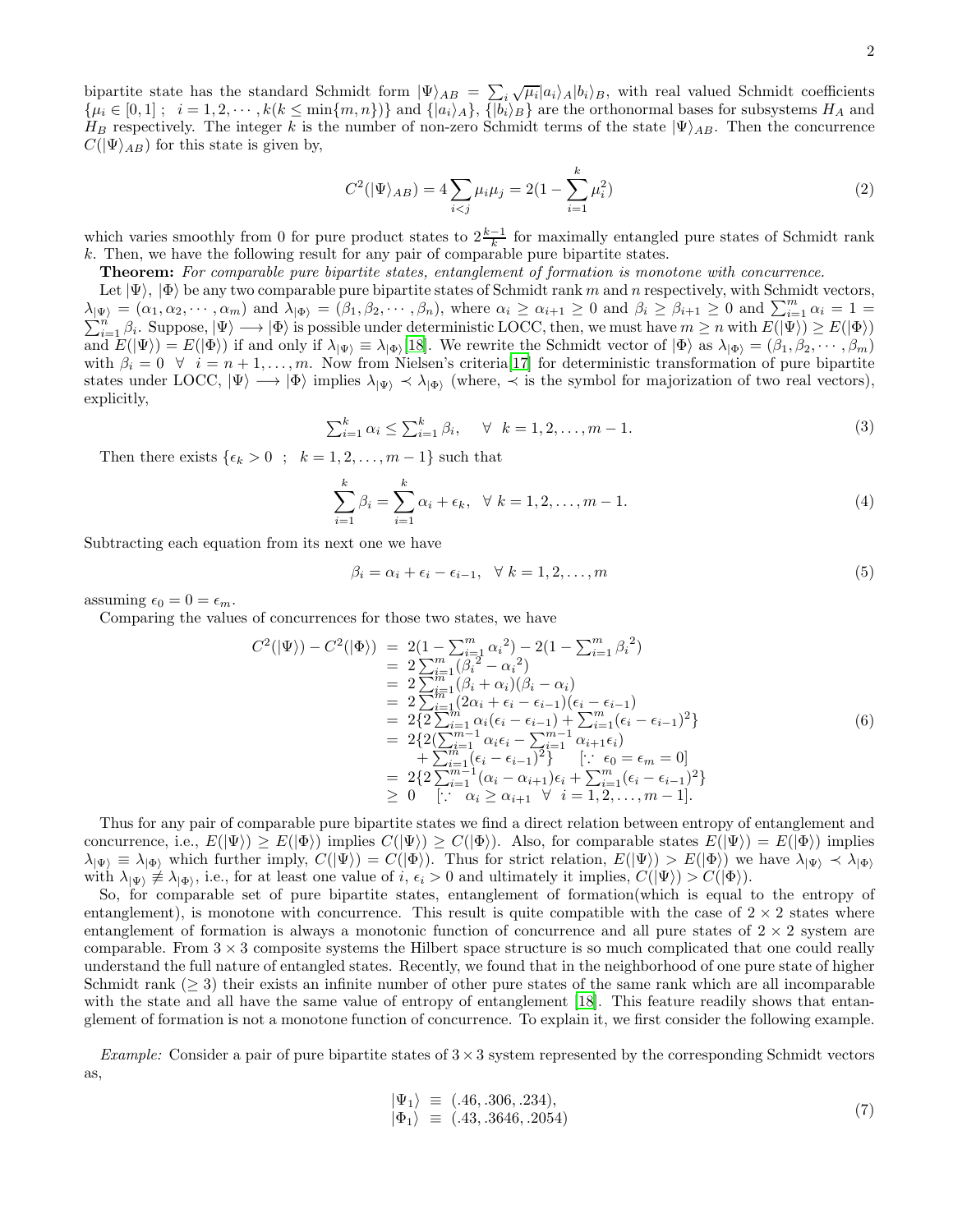The concurrences for these states are,  $C(|\Psi_1\rangle) \approx 1.280016$  and  $C(|\Phi_1\rangle) \approx 1.279955$ . We compute the value of entanglement of formation for these states by their entropy of entanglement, which are,  $E(|\Psi_1\rangle) \approx 1.528432837$ ,  $E(|\Phi_1\rangle) \simeq 1.52331025$ . Next perturbing slightly the Schmidt coefficients, we choose another neighboring pair of pure bipartite states of  $3 \times 3$  system as

$$
\begin{array}{rcl}\n\ket{\Psi_2} &=& (.43, .3645, .2055), \\
\ket{\Phi_2} &=& (.46, .3061, .2339)\n\end{array}\n\tag{8}
$$

For this new pair the calculated values of concurrences are  $C(\Psi_2) \simeq 1.280019$  and  $C(\Psi_2) \simeq 1.27998716$ . Whereas the values of the entropy of entanglement for these states are,  $E(|\Psi_2\rangle) \simeq 1.523392983, E(|\Phi_2\rangle) \simeq 1.52839408.$ 

Both the pairs  $(|\Psi_1\rangle, |\Phi_1\rangle)$  and  $(|\Psi_2\rangle, |\Phi_2\rangle)$  are incomparable in nature. So, the implicit effect of presence of incomparability is obviously reflected here. For the first pair of pure bipartite states,  $(|\Psi_1\rangle, |\Phi_1\rangle)$  we see  $C(|\Psi_1\rangle) > C(|\Phi_1\rangle)$  and  $E(|\Psi_1\rangle) > E(|\Phi_1\rangle)$ , while for the second pair of pure bipartite states  $(|\Psi_2\rangle, |\Phi_2\rangle)$ , we see  $C(|\Psi_2\rangle) > C(|\Phi_2\rangle)$ , but  $E(|\Psi_2\rangle) < E(|\Phi_2\rangle)$ . We could set many such examples as there are infinite number of pure bipartite states of same Schmidt rank which are incomparable, having the same value of entropy of entanglement. Then with a slight perturbation we may construct infinite number of states which have approximately the same value of concurrence. For a better understanding we plot the graphs of concurrences for three equi-entangled classes. By an equi-entangled class we mean all states of Schmidt rank 3 having a specific value of entanglement. Here we present three different classes having entanglements 1.545 e-bit, 1.547 e-bit, 1.550 e-bit and plotted the graphs of concurrences of those states against the largest Schmidt coefficients of the states.

## FIGURE

The figure shows that for the states  $|\Psi_A\rangle$ ,  $|\Phi_B\rangle$ ,  $|\Psi_C\rangle$ ,  $|\Psi_D\rangle$  represented by the points A, B, C, D, we have,  $E(|\Psi_A\rangle) = E(|\Psi_B\rangle) < E(|\Psi_C\rangle) = E(|\Psi_D\rangle)$  and  $C(|\Psi_A\rangle) = C(|\Psi_D\rangle)$ ,  $C(|\Psi_B\rangle) = C(|\Psi_C\rangle)$ . So for the pair of states  $(|\Psi_A\rangle, |\Psi_C\rangle)$ , we have,  $C(|\Psi_A\rangle) > C(|\Psi_C\rangle)$  with  $E(|\Psi_A\rangle) < E(|\Psi_C\rangle)$  and for the pair,  $(|\Psi_B\rangle, |\Psi_D\rangle)$ ,  $C(|\Psi_D\rangle) >$  $C(|\Psi_B\rangle)$  with  $E(|\Psi_D\rangle) > E(|\Psi_B\rangle)$ . This does not contrary with the theorem, as states representing two distinct points(such as the points A and B) of an equi-entangled class, are necessarily incomparable to each other. Here we have plotted only three distinct equi-entangled classes. However, one could draw many such curves. It shows readily, the entanglement of formation is not a monotonic function of concurrence, even for the pure two-qutrit states. Clearly, this feature establishes the fact that the entanglement of formation, behaves completely random with the value of concurrence. This feature of entanglement with concurrence is also observed for other important measures, like, negativity.

Negativity [\[19\]](#page-3-14) is a well known measure of entanglement, which is functionally related with concurrence for  $2 \times 2$ and  $2 \times 3$  systems and a lower bound of it. For a general bipartite mixed state  $\rho_{AB}$  it corresponds to the absolute value of the sum of negative eigenvalues of  $\rho^{T_A}$  (partial transpose of  $\rho_{AB}$  with respect to system A) [\[20](#page-3-15)]. It is defined as  $N(\rho_{AB}) = \frac{\Vert \rho^{T_A} \Vert_1 - 1}{2}$ . For the pure bipartite states,  $|\Psi\rangle_{AB} = \sum_i \sqrt{\mu_i} |a_i\rangle_A |b_i\rangle_B$  with Schmidt vector  $\lambda_{\vert \Psi \rangle_{AB}} = (\mu_1, \mu_2, \cdots, \mu_m)$ , Negativity is given by  $N(\vert \Psi \rangle_{AB}) = \frac{1}{2}((\sum_i \sqrt{\mu_i})^2 - 1)$ . The measure is proposed to quantify the entanglement cost of preparing the state under PPT preserving operations [\[21](#page-3-16)]. Under numerical study we found, like concurrence it is also an inadequate measure of entanglement and behaves quite similarly with the entropy of entanglement. Considering different classes of equi-entangled states the monotonicity of entropy of entanglement with negativity also does not hold for general pure bipartite states. Thus, in essence, we found, both the negativity and concurrence have limited scope to demonstrate the entanglement behaviour of composite quantum systems.

In conclusion, we have established a physical reason for non-monotonicity of entanglement of formation with concurrence. Not merely the parametric behavior of entropy function for higher dimensional systems, but the incapability of transferring any pair of bipartite pure entangled states under deterministic LOCC has a fundamental role in such behaviour of two important measures of entanglement. Our proof is simple and the existence of so many incomparable states made it much easier to prove. We hope our result will provide a deep insight on the behaviour of different entanglement measures in composite quantum systems.

<span id="page-2-0"></span><sup>[1]</sup> M. A. Cirone, *Phys. Lett. A* 339 (2005) 269.

<span id="page-2-1"></span><sup>[2]</sup> W. K. Wootters, *Phys. Rev. Lett.* 80 (1998) 2245.

<span id="page-2-2"></span><sup>[3]</sup> W. K. Wootters, *Quantum Information and Computation* 1 (2001) 27.

<span id="page-2-3"></span><sup>[4]</sup> B. Ghosh, A. S. Majumdar and N. Nayak, *Phys. Rev. A* 74 (2007) 052315; A. Datta, B. Ghosh, A. S. Majumdar and N. Nayak, *Europhys. Lett.* 67 (2004) 934.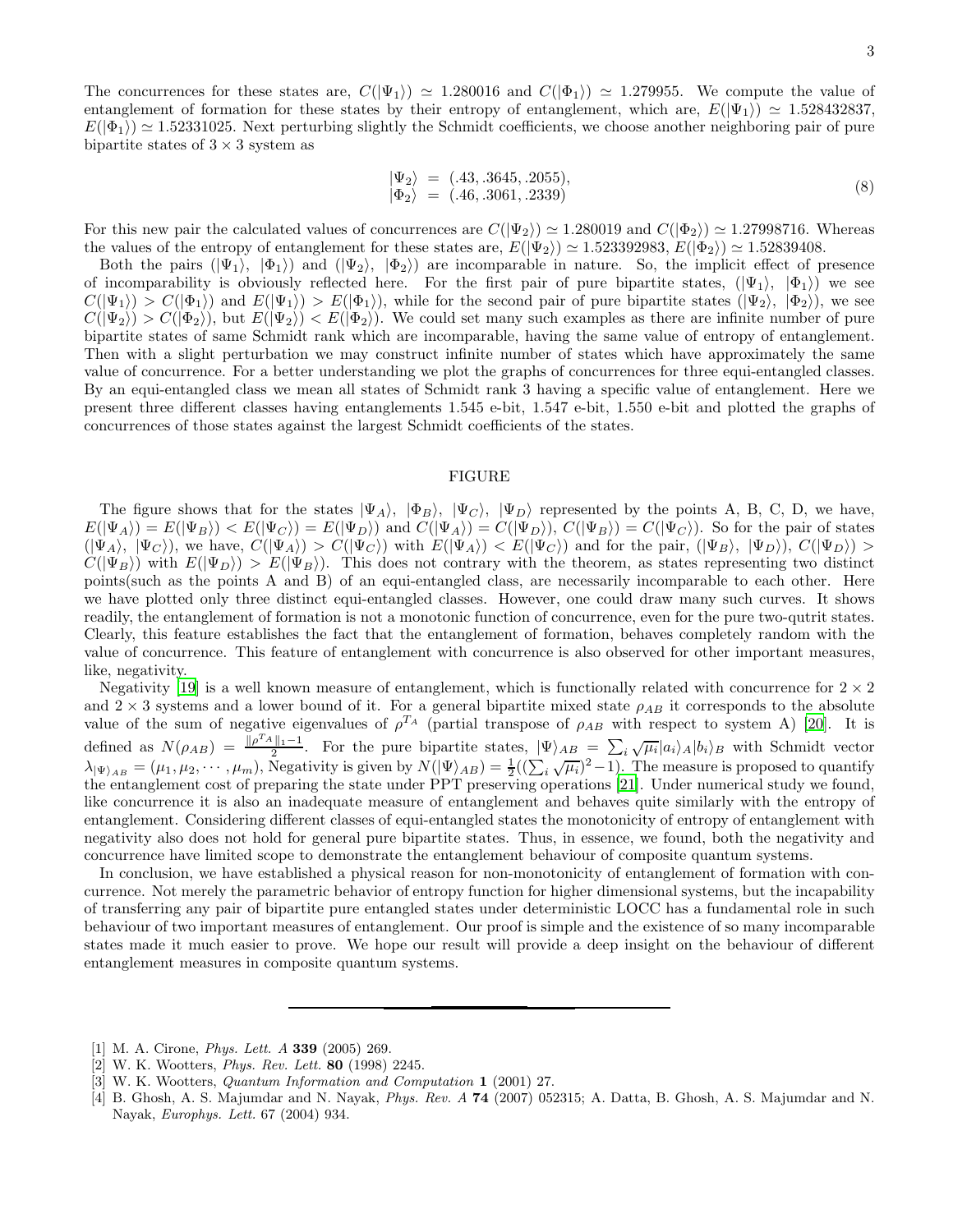- <span id="page-3-0"></span>[5] C. H. Bennett, G. Brassard, S. Popescu, B. Schumacher, J. A. Smolin and W. K. Wootters, *Phys. Rev. Lett.* 76 (1996) 722.
- <span id="page-3-1"></span>[6] C. H. Bennett, D. P. DiVincenzo, J. A. Smolin and W. K. Wootters, *Phys. Rev. A* 54 (1996) 3824.
- <span id="page-3-2"></span>[7] K. Chen, S. Albeverio and Shao-Ming Fei, *Phys. Rev. Lett.* 95 (2005) 040504.
- <span id="page-3-3"></span>[8] F. Mintert, M. Kus and A. Buchleitner, *Phys. Rev. Lett.* 92 (2004) 167902.
- <span id="page-3-4"></span>[9] G. Gour, *Phys. Rev. A* 72 (2005) 042318.
- <span id="page-3-5"></span>[10] H. Heydari, *J. Phys. A: Math. Gen.* 38 (2005) 8667.
- <span id="page-3-6"></span>[11] H. Heydari, *J. Phys. A: Math. Gen.* 38 (2005) 11007.
- <span id="page-3-7"></span>[12] F. Mintert, M. Kus and A. Buchleitner, *Phys. Rev. Lett.* 95 (2005) 260502.
- <span id="page-3-8"></span>[13] S. Popescu and D. Rohrlich, *Phys. Rev. A* 56 (1997) R3319.
- <span id="page-3-9"></span>[14] B.M. Terhal and K.G.H. Vollbrecht, *Phys. Rev. Lett.* 85 (2000) 2625.
- <span id="page-3-10"></span>[15] K. Chen, S. Albeverio and S. M. Fei, *Phys. Rev. Lett.* 95 (2005) 210501.
- <span id="page-3-11"></span>[16] P. Rungta and C. M. Caves, *Phys. Rev. A* 67 (2003) 012307.
- <span id="page-3-12"></span>[17] M. A. Nielsen, *Phys. Rev. Lett.* 83 (1999) 436.
- <span id="page-3-13"></span>[18] I. Chattopadhyay and D. Sarkar, *Phys. Rev. A* 77, (2008) 050305(R).
- <span id="page-3-14"></span>[19] G. Vidal and R. F. Werner, *Phys. Rev. A* 65 (2002) 032314.
- <span id="page-3-15"></span>[20] P. Horodecki, Phys. Lett. A **232**, 333 (1997).
- <span id="page-3-16"></span>[21] S. Ishizaka, *Phys. Rev. A* 69 (2004) 020301.